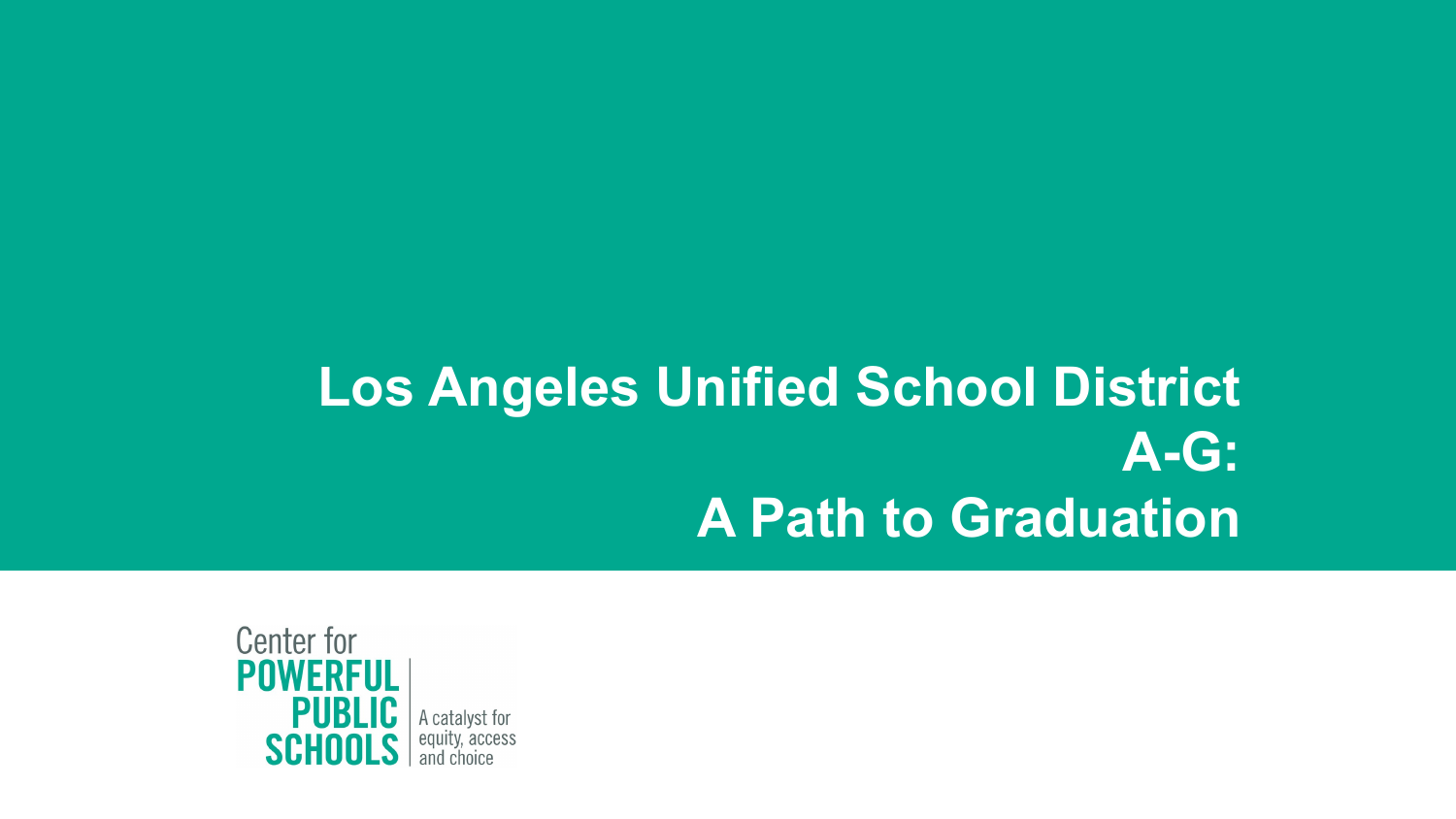# **Understanding A-G**

- Path to graduation in LAUSD
- Students must complete a certain number of college preparatory courses to graduate

| А  | <b>History/Social Science</b>     | 2 years |
|----|-----------------------------------|---------|
| В  | English                           | 4 years |
|    | <b>Mathematics</b>                | 3 years |
|    | Laboratory Science                | 2 years |
| F. | <b>Foreign Language</b>           | 2 years |
|    | <b>Visual and Performing Arts</b> | 1 year  |
| G  | <b>College-Prep Elective</b>      | 1 year  |

Source: The Road Ahead/UCLA's Institute for Democracy, Education, and Access & The Alliance *for a Better Community*

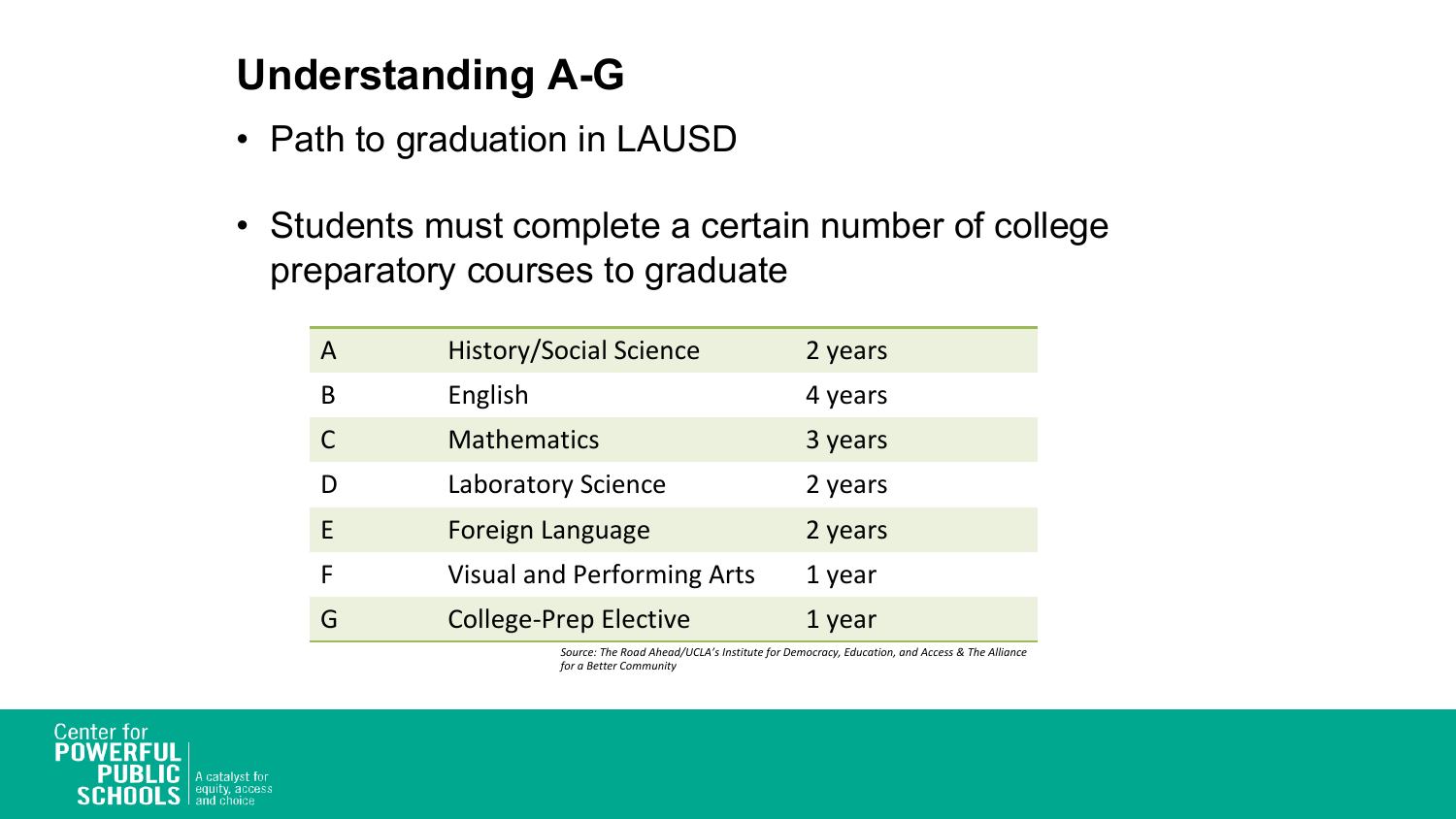#### **A Shift in Culture: 2005 - 2016**

• **2005**: 4-year graduation rate at 48%

Low income students of color did not have access to A-G courses Community protests led to "A-G for All" Resolution

- **2008**: Entering 9<sup>th</sup> graders enrolled in the A-G course sequence
- **2012**: Entering 9<sup>th</sup> graders need to complete the A-G requirements in order to graduate from LAUSD
- **2016:** Access and completion rates have grown annually

Drop out rate has reduced

Attendance has improved

Number of LAUSD graduates attending college at an all-time high

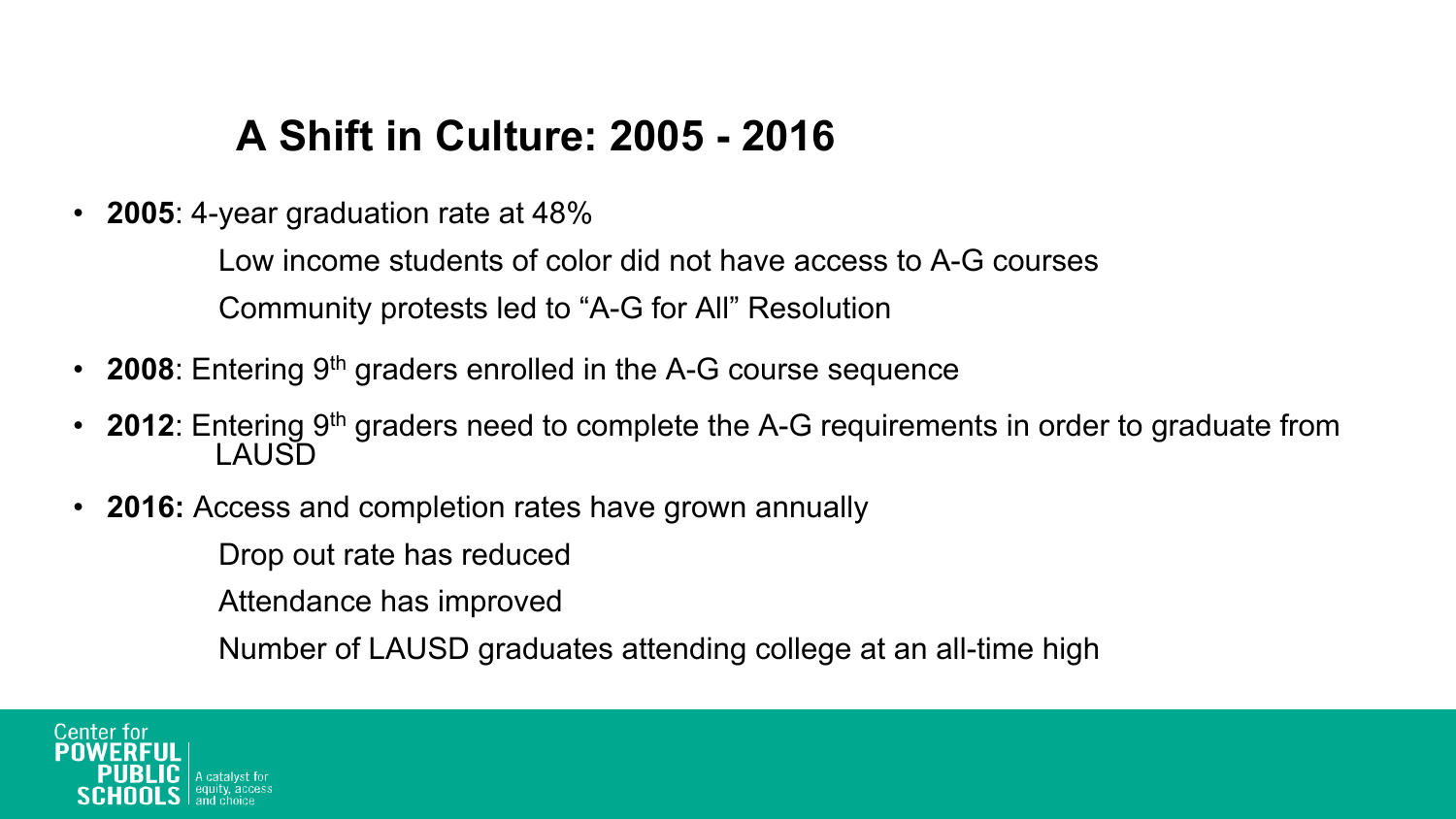

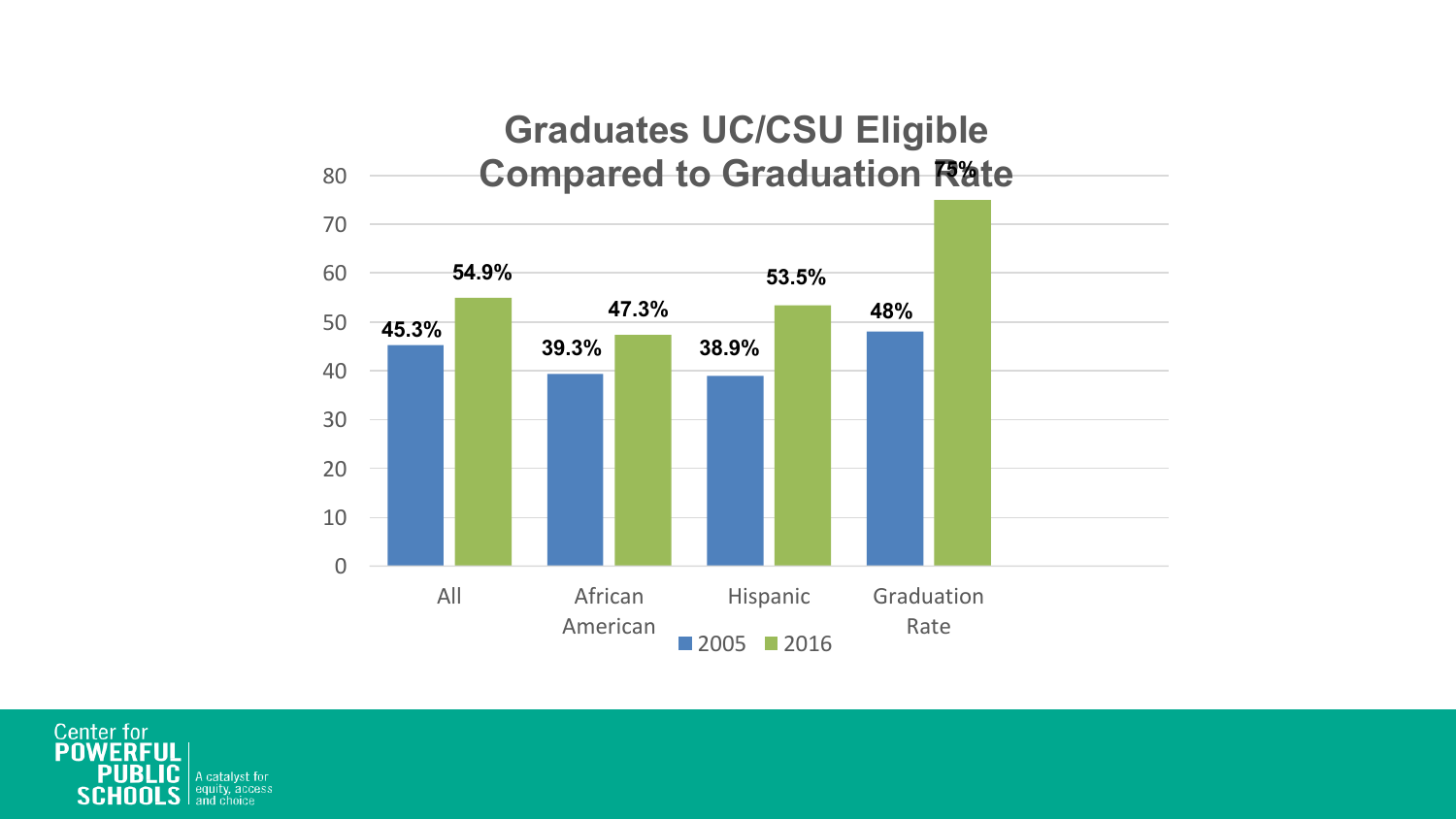#### **College Going Culture**

Percent of LAUSD Students Enrolled in College the Fall Immediately After High School by Institutional Type



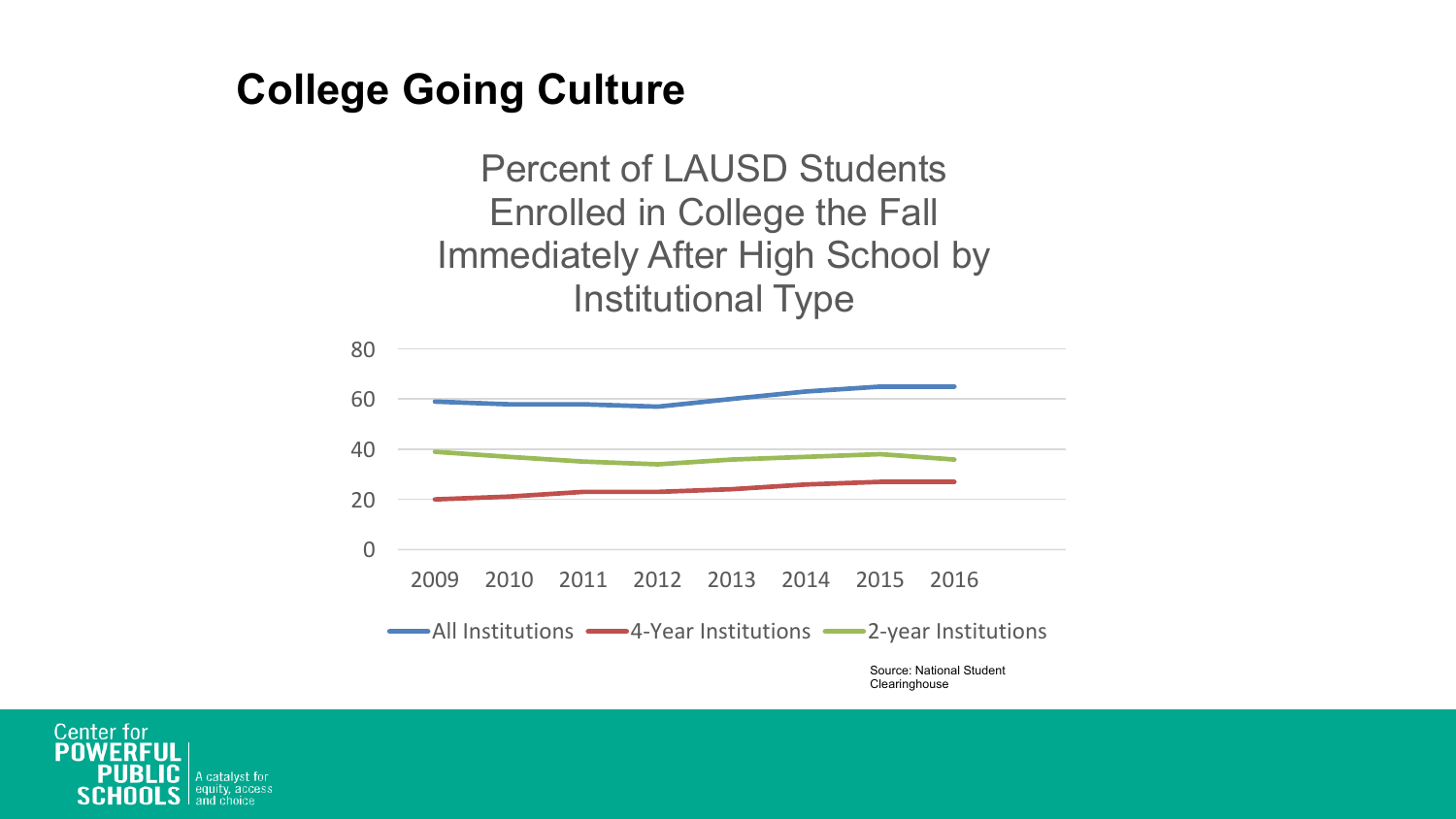## **A-G with C or Better**

• California State/University

System admission

requires a grade of 'C' or

better

• LAUSD students can pass

with a grade of 'D' or

better to graduate



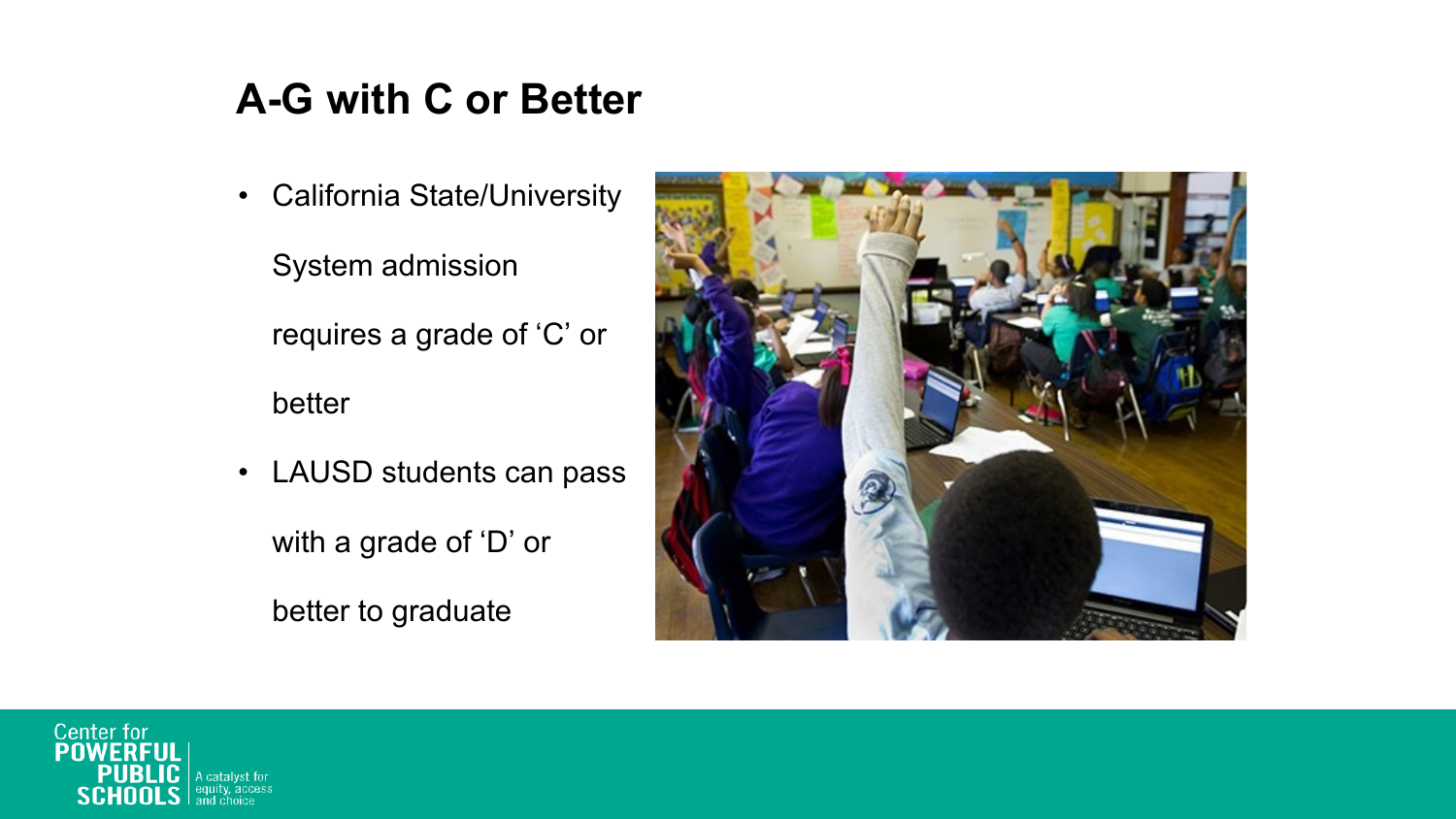## **Middle School Preparation**

| <b>Percent of</b>                                                                              | 2014-15 | 2015-16 | <b>LAUSD Average</b> |
|------------------------------------------------------------------------------------------------|---------|---------|----------------------|
| $6th$ to $8th$ graders meet<br>or exceed standards in<br><b>English Language Arts</b><br>(ELA) | 32%     | 37%     | 37%                  |
| $6th$ to $8th$ graders meet<br>or exceed standards in<br>Math                                  | 25%     | 27%     | 27%                  |

*Source: LAUSD School Report Card 2015-16*

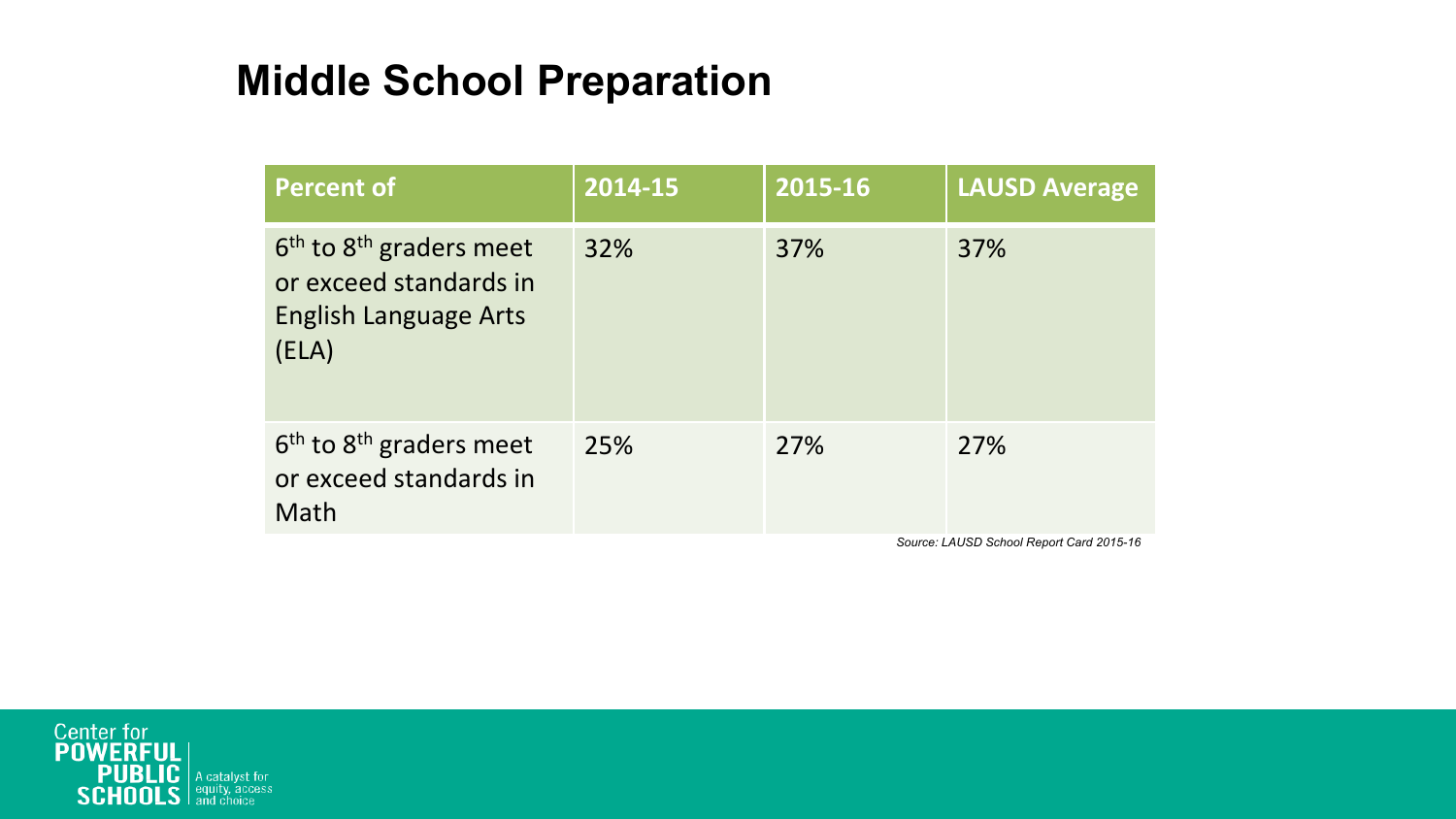## **California Accountability System**

• California's College/Career Indicator contains both college and career measures to ensure students can pursue various postsecondary options.

- College/Career Indicator Performance Levels:
	- Prepared
	- Approaching Prepared
	- Not Prepared